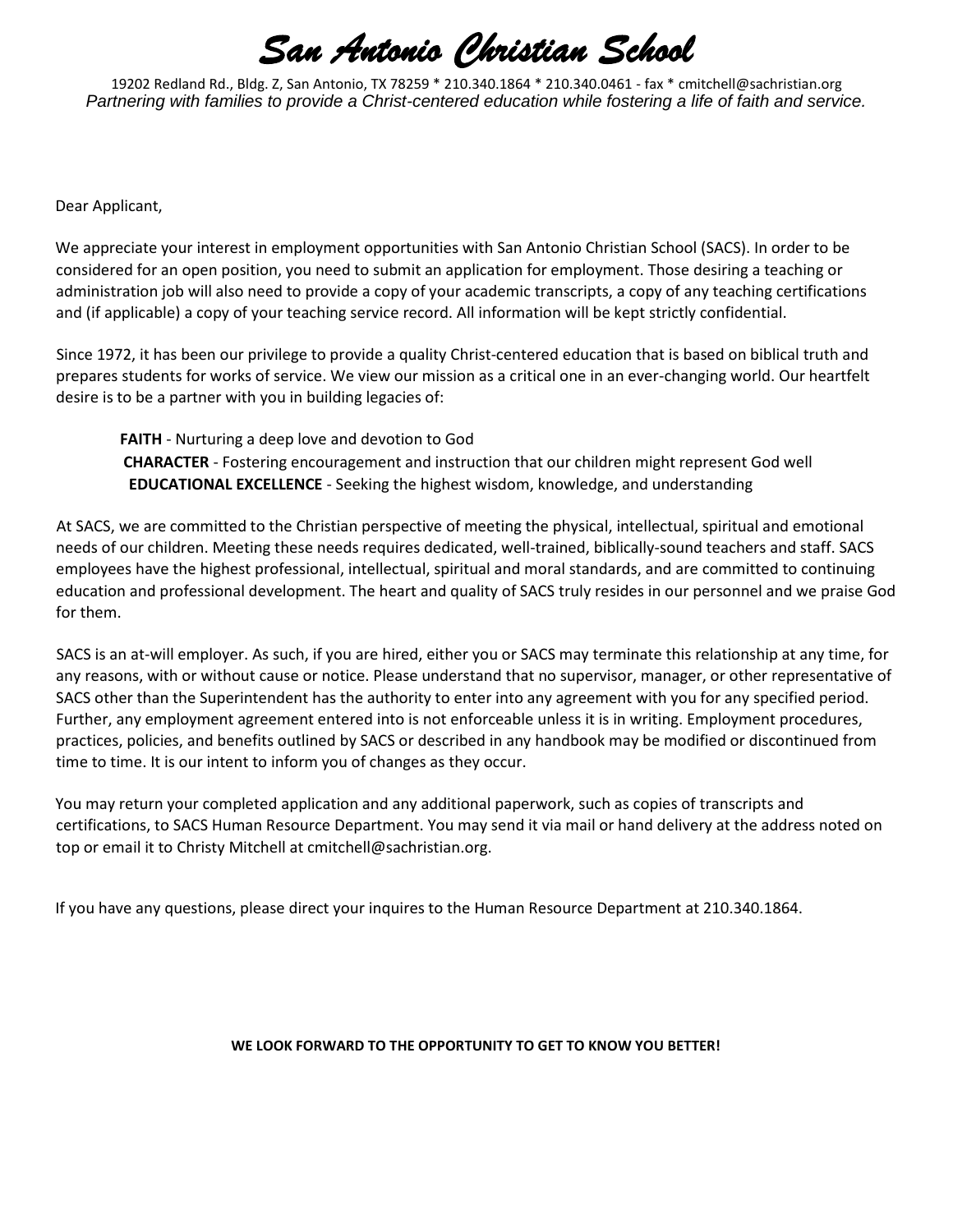19202 Redland Rd., Bldg. Z, San Antonio, TX 78259 \* 210.340.1864 \* 210.340.0461 - fax \* cmitchell@sachristian.org *Partnering with families to provide a Christ-centered education while fostering a life of faith and service.*

## **PHILOSOPHY, GOALS, OBJECTIVES, AND LEADERSHIP**

**Philosophy -** *All scripture is God- breathed and is useful for teaching, rebuking, correcting, & training in righteousness...* ." 2 Tim. 3:16 God is sovereign and the source of all truth. He has revealed Himself to man through the Bible, through Jesus Christ, and through His creation. The Bible is the sole authority for evaluating truth, determining the basis and implementation of our faith, and for designing our curriculum. Parents have the God-given responsibility to train their children in a manner that develops godly character. San Antonio Christian Schools exists to aid the Christian family and their church in fulfilling this responsibility by assisting in the total educational process. Jesus Christ is the focal point of all activity at San Antonio Christian Schools, therefore goals, plans, and objectives are carefully designed around Him. The Holy Spirit enables these goals to be attained to the glory of God.

**Goals - Our goal** is to commit every aspect of SACS to the glory of God. This includes the entire school system from the Board of Trustees to the maintenance personnel, from the curriculum to the extracurricular activities, from the facilities to the finances. The scriptural guideline to reach this goal is expressed in Deuteronomy 10:12-13.*...to FEAR THE LORD thy God, to WALK IN ALL HIS WAYS, and to LOVE HIM and to SERVE the Lord thy God with all thy heart and with all thy soul, to KEEP THE COMMANDMENTS of the Lord.*

### **Specific Objectives**

#### A. *FEAR THE LORD* - Wisdom and knowledge

- 1. To develop in students the knowledge of a loving God who has a purpose and plan for their lives.
- 2. To motivate students to be both spiritual and academic learners
- 3. To present truth in a manner that it is comprehensible and applicable to each student
- 4. To help each student develop the desire to see things from God's perspective
- 5. To develop in students an awareness of God's design for the family
- 6. To help each student understand his nature as a product of God's special creation
- 7. To demonstrate and help students to understand authority structures and the importance of submission to authority

#### B. *WALK IN HIS WAYS* - Spiritual growth

- 1. To encourage each student to have a personal relationship with Jesus Christ
- 2. To help each student recognize and develop Christ-like character in his life
- 3. To build up students in all areas of life toward maturity in Christ
- 4. To teach each student to have a personal devotional time daily and to memorize scripture
- 5. To have school personnel that models Christian character and victorious Christian living

#### C. *LOVE* - Service

- 1. To teach students to be doers of the Word and not hearers only
- 2. To help students develop a sensitivity to the needs of others
- 3. To instill the importance of Christian service and ministry
- 4. To make students aware of their responsibility toward world missions

#### D. *KEEP HIS COMMANDMENTS* - Responsibility

- 1. To help each student grow according to his potential academically and socially
- 2. To develop a sense of stewardship with the things God has entrusted to them
- 3. To help students develop self-discipline and personal responsibility
- 4. To teach and promote good American, state, and local citizenship
- 5. To instill within students an appreciation of their Christian, national, and school heritage
- 6. To present post-high school options to students through vocational and academic counseling

### **Leadership -** *If anyone sets his mind on being an overseer, he desires a noble task.* I Timothy 3:1

- **The Board of Trustees** is the governing body of the school. The biblical qualifications for elders, listed in Titus 1 and I Timothy 3, are used as the standard for selecting board members. Additionally, it is required that all board members' children attend the school and that each board member be a strong supporter of Christian education.
- **The Board is responsible for policy formation,** appointment of the superintendent, financial oversight and approval of all staff as recommended by the superintendent. Members are elected to serve a three-year-term by the Board of Trustees. Board members may serve for successive terms as frequently as they feel led by the Lord.

 $\Box$  I have read the above and acknowledge this is the Philosophy, Goals, Objectives & Leadership of San Antonio Christian School.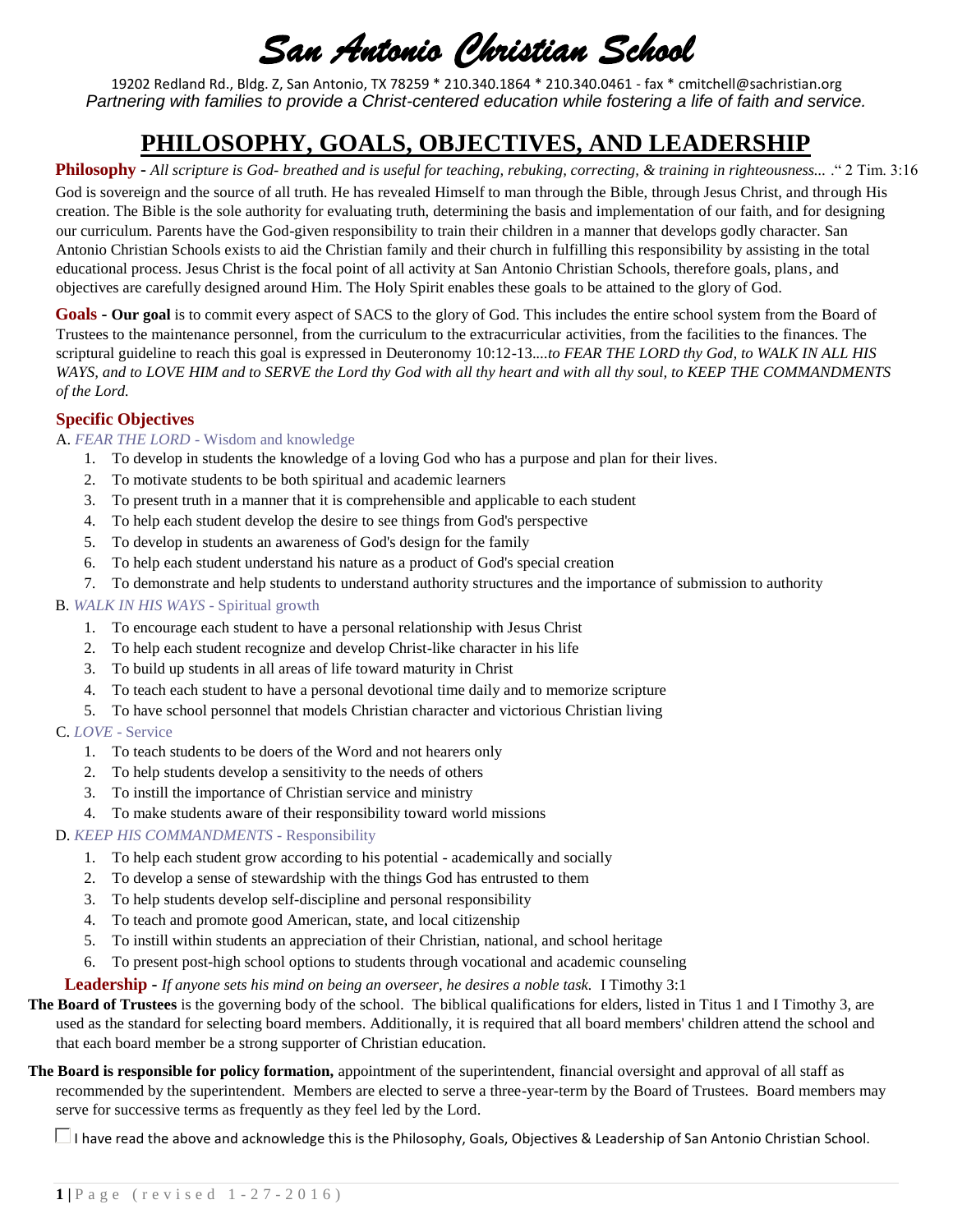19202 Redland Rd., Bldg. Z, San Antonio, TX 78259 \* 210.340.1864 \* 210.340.0461 - fax \* cmitchell@sachristian.org *Partnering with families to provide a Christ-centered education while fostering a life of faith and service.*

### **DOCTRINAL STATEMENT OF FAITH**

We believe in the Scriptures of the Old and New Testaments as verbally inspired by God and inerrant in the original writing and that they are of supreme and final authority in faith and life.

We believe in one God, eternally existing in three persons: Father, Son and Holy Spirit.

We believe that Jesus Christ was begotten by the Holy Spirit, born of the Virgin Mary, and is true God and true man.

- We believe that man was created in the image of God; that he sinned and thereby incurred not only physical death, but also that spiritual death which is separation from God; and that all human beings are born with a sinful nature.
- We believe in the Biblical teaching that man was created by a direct act of God and not from previously existing forms of life; and that all men are descended from the historical Adam and Eve, first parents of the entire human race.
- We believe that the Lord Jesus Christ died for our sins, according to the Scriptures, as a representative and substitutionary sacrifice; and that all who believe in Him are justified on the grounds of His shed blood.
- We believe in the resurrection of the crucified body of our Lord, in His ascension into Heaven, and in His present life there for us, as High Priest and Advocate.

We believe in "that blessed hope" the personal, premillennial, and imminent return of our Lord and Savior, Jesus Christ.

We believe that all who receive by faith the Lord Jesus Christ are born-again of the Holy Spirit, and thereby become children of God, and are eternally secure in Him.

We believe in the bodily resurrection of the just and unjust, the everlasting blessedness of the saved, and the everlasting punishment of the lost.

 $\Box$  I have read the above and acknowledge that this is the Doctrinal Statement of Faith of San Antonio Christian School. I am in agreement with this doctrinal statement and claim the same beliefs entirely.

## **LIFESTYLE STATEMENT AND DECLARATION OF MORAL INTEGRITY**

San Antonio Christian School is a religious, nonprofit organization representing Jesus Christ throughout the local community. SACS requires its employees to be Christians, living their lives as Christian role models (Rom. 10:9-10, 1 Tim. 4:12, Luke 6: 40).

Our school expects all of its employees, as well as its volunteers who have unsupervised access to children, to model the same Christian values and lifestyle that we seeks to inculcate in our students. As an applicant for a ministry position as an employee or as a volunteer at SACS, I recognize, understand, and agree to live by the Christian moral standards of SACS.

Employees are expected to conduct themselves in a way that will not raise questions regarding their Christian testimonies. A Christian lifestyle should reflect the biblical perspective of integrity, appropriate personal and family relationships, business conduct, and moral behavior. Employees are expected to demonstrate a teachable spirit, an ability to share love for others, a willingness to live contentedly under authority, and a commitment to follow the Matthew 18 principle when an issue arises with fellow employees or management.

The SACS Doctrinal Statement of Faith expects employees to maintain a lifestyle based on biblical standards of moral conduct. Moral misconduct, which violates the bona fide occupational qualification for employees to be Christian role models, includes, but is not limited to, promiscuity and homosexual behavior or any other violation of the unique roles of male and female (Rom. 1:21-27, 1 Cor. 6:9-20). SACS believes that biblical marriage is limited to a covenant relationship between a man and a woman.

SACS employees will maintain a lifestyle based on biblical standards of conduct. Failure to do so may result in a reprimand or, in some cases, dismissal from employment. It is the goal of SACS that each employee will have a lifestyle in which "He may have the preeminence." (Col. 1:18, NKJV).

I declare that as a follower of Christ, I am not engaging in and commit to not engage in inappropriate sexual conduct. Inappropriate conduct includes, but is not limited to, such behaviors as the following: heterosexual activity outside of marriage (e.g., premarital sex, cohabitation, extramarital sex), homosexual activity, sexual harassment, use of (including the viewing of) pornographic material or websites, and sexual abuse or improprieties toward minors as defined by Scripture and federal or state law.

I declare that the above statement is factual and true. My signature below indicates that I meet the moral integrity standards and Christian role model lifestyle requirements of San Antonio Christian School.

"Honor marriage, and guard the sacredness of sexual intimacy between wife and husband. God draws a firm line against casual and illicit sex." (Hebrews 13:4 *The Message*)

"A pupil is not superior to his teacher, but everyone (when he is) completely trained (readjusted, restored, set to rights, and perfected) will be like his teacher." (Luke 6:40, AMP)

 $\Box$  I have read the above and acknowledge that this is the Lifestyle Statement & Declaration of Moral Integrity of San Antonio Christian School. I am in agreement with this statement and declaration.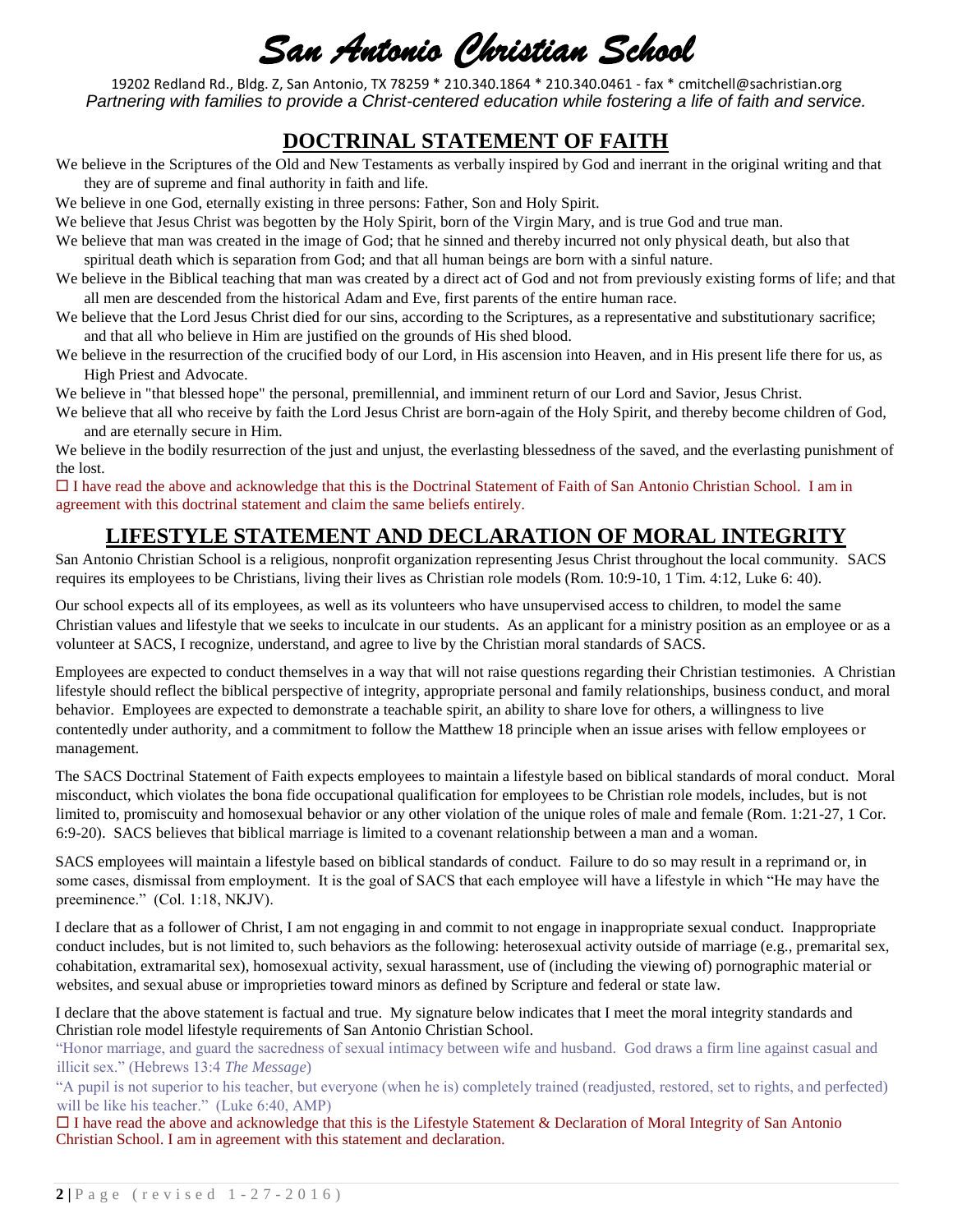19202 Redland Rd., Bldg. Z, San Antonio, TX 78259 \* 210.340.1864 \* 210.340.0461 - fax \* cmitchell@sachristian.org *Partnering with families to provide a Christ-centered education while fostering a life of faith and service.*

## **APPLICATION FOR EMPLOYMENT**

Date: Check One:  $\square$  New Applicant  $\square$  Former Applicant  $\square$  Former Employee

### Position applying for:

*Please be sure to complete all sections. If not, applicable, mark "NA." Please print legibly in ink or type. Any incomplete information may be considered a willful omission and result in your application not being considered.* 

*Those desiring a teaching or administration job will need to provide a copy of your academic transcripts, a* 

*copy of any teaching certifications and (if applicable) a copy of your teaching service record.*

I certify that the statements I have made are true and correct to the best of my knowledge. I understand that the submission of any false information or the omission of any requested information in connection with my application for employment, whether on this document or not may be cause for failure to hire or for immediate discharge should I be employed by San Antonio Christian School.

| PERSONAL DATA:                                                   |                        |        |                                                                                                                                                                                                                                |  |  |
|------------------------------------------------------------------|------------------------|--------|--------------------------------------------------------------------------------------------------------------------------------------------------------------------------------------------------------------------------------|--|--|
| Last Name:                                                       | <b>First Name:</b>     |        | MI:                                                                                                                                                                                                                            |  |  |
| Address:                                                         | City: City             | State: | Zip: the contract of the contract of the contract of the contract of the contract of the contract of the contract of the contract of the contract of the contract of the contract of the contract of the contract of the contr |  |  |
| Email:                                                           | <b>Contact Number:</b> |        | $\Box$ cell $\Box$ home                                                                                                                                                                                                        |  |  |
| <b>Dravious names under which you worked or attended school:</b> |                        |        |                                                                                                                                                                                                                                |  |  |

Previous names under which you worked or attended school: \_\_\_\_\_\_\_\_\_\_\_\_\_\_\_\_\_\_\_\_\_\_\_

If offered employment, can you provide proof that you are at least 18 years old?  $\Box$  Yes  $\Box$  No

Are you legally eligible for US employment and can provide documentation to verify?  $\Box$  Yes  $\Box$  No

Have you ever been convicted of a crime (other than a minor traffic offense)?  $\Box$  Yes  $\Box$  No Answering yes does not

constitute an automatic bar to employment. Do not include arrests or convictions that have been sealed or expunged:

### **If yes, please explain:**

Are you a current or past SACS parent?  $\square$  **Current**  $\square$  **Past**  $\square$  **N/A** If current, please list names:  $\overline{\phantom{a}}$ 

Are you planning on enrolling any of your children at SACS this school year?  $\Box$  Yes  $\Box$  No

**If yes, what grades?**

Are you a SACS graduate? □ Yes □ No If yes, year of graduation:

Do you have any relatives currently employed by SACS or on the Board? □ Yes □ No

**If yes, please provide name (s), relationship(s), and assignments:** 

### REFERENCE:

|    | Reference | <b>Relationship/Title</b> | Email | <b>Phone Number</b> |
|----|-----------|---------------------------|-------|---------------------|
|    |           |                           |       |                     |
|    |           |                           |       |                     |
| J. |           |                           |       |                     |
|    |           |                           |       |                     |

Please give your reasons for wanting to work at SACS:

### Employment: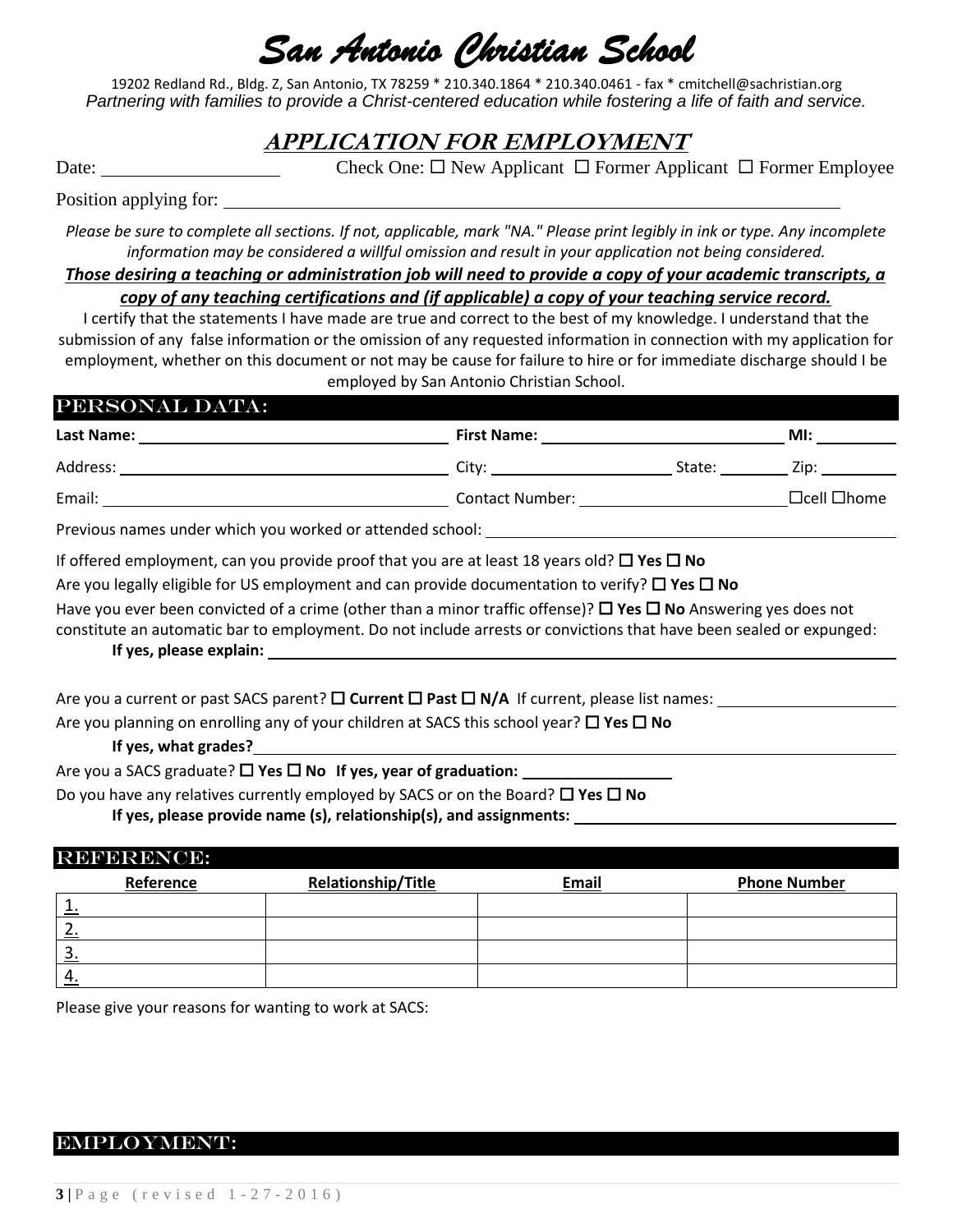19202 Redland Rd., Bldg. Z, San Antonio, TX 78259 \* 210.340.1864 \* 210.340.0461 - fax \* cmitchell@sachristian.org *Partnering with families to provide a Christ-centered education while fostering a life of faith and service.*

*Starting with your current or most recent employment, list all previous employers Including self-employment, military service, summer and part-time jobs. Must be completed in full for each employer. Use additional sheet if necessary.*

| 1.) Organization Name:                      | <b>Start Date:</b> | End Date:                        | Job Title:                  |
|---------------------------------------------|--------------------|----------------------------------|-----------------------------|
| Full Address (including City, ST, and Zip): |                    |                                  | Salary:                     |
| Email:                                      |                    |                                  | Telephone:                  |
| When may we contact this employer?          | $\Box$ Now         | $\Box$ After acceptance of offer |                             |
| Reason For Leaving:                         |                    |                                  | Name & Title of Supervisor: |
| 2.) Organization Name:                      | <b>Start Date:</b> | End Date:                        | Job Title:                  |
| Full Address (including City, ST, and Zip): |                    |                                  | Salary:                     |
| Email:                                      |                    |                                  | Telephone:                  |
| When may we contact this employer?          | $\Box$ Now         | $\Box$ After acceptance of offer |                             |
| Reason For Leaving:                         |                    |                                  | Name & Title of Supervisor: |
| 3.) Organization Name:                      | <b>Start Date:</b> | End Date:                        | Job Title:                  |
| Full Address (including City, ST, and Zip): |                    |                                  | Salary:                     |
| Email:                                      |                    |                                  | Telephone:                  |
| When may we contact this employer?          | $\Box$ Now         | □<br>After acceptance of offer   |                             |
| Reason For Leaving:                         |                    |                                  | Name & Title of Supervisor: |

Are you currently subject to an employment agreement, contract or other commitments with another employer which may affect your employment? □ Yes □ No

**If yes, please explain:** 

Have you ever been disciplined, discharged, or asked to resign by a former employer?  $\Box$  Yes  $\Box$  No **If yes, please explain:** 

#### EDUCATION: (*Attach copies of all transcripts when submitting application, do not have to be originals*)

|           | <b>Full School Name</b> | <b>Degree</b><br>(i.e. BS, MS) | <b>Major</b> | <b>Minor</b><br>$(18 + hr)$ | <b>GPA</b> | Graduated<br>(yes or no) |
|-----------|-------------------------|--------------------------------|--------------|-----------------------------|------------|--------------------------|
| ᅩ.        |                         |                                |              |                             |            |                          |
|           |                         |                                |              |                             |            |                          |
| 3.        |                         |                                |              |                             |            |                          |
| <u>4.</u> |                         |                                |              |                             |            |                          |
| э.        |                         |                                |              |                             |            |                          |

Other: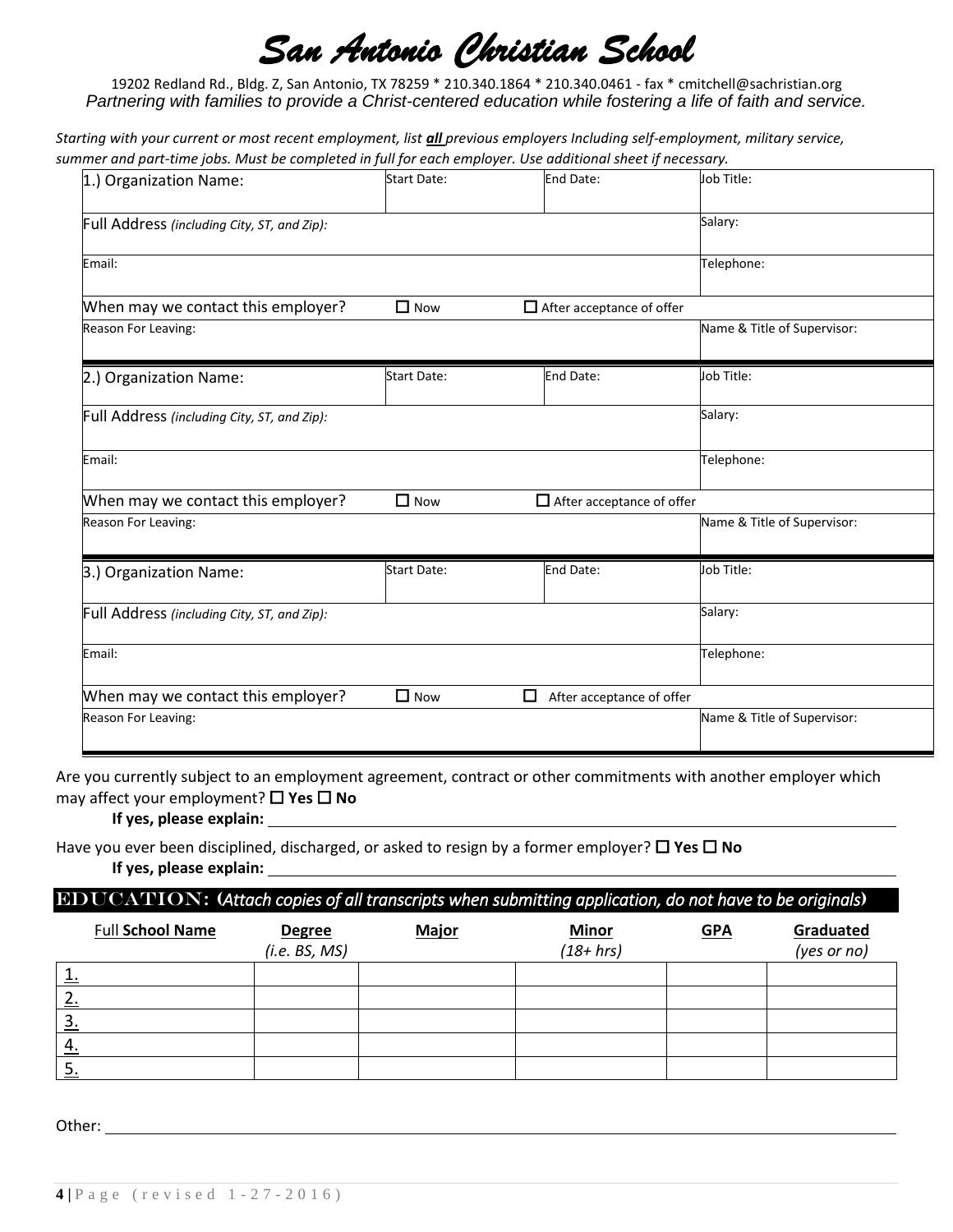19202 Redland Rd., Bldg. Z, San Antonio, TX 78259 \* 210.340.1864 \* 210.340.0461 - fax \* cmitchell@sachristian.org *Partnering with families to provide a Christ-centered education while fostering a life of faith and service.*

### FAITH & BACKGROUND:

Have you trusted Jesus Christ as your Lord and Savior? If yes, explain your salvation experience.

How would you describe a Biblical Worldview?

| <b>Church Information</b>                                                                                                                                                           |                                       |  |                                                                                                                         |  |
|-------------------------------------------------------------------------------------------------------------------------------------------------------------------------------------|---------------------------------------|--|-------------------------------------------------------------------------------------------------------------------------|--|
|                                                                                                                                                                                     |                                       |  | How long attended? _________________                                                                                    |  |
|                                                                                                                                                                                     |                                       |  |                                                                                                                         |  |
|                                                                                                                                                                                     |                                       |  |                                                                                                                         |  |
|                                                                                                                                                                                     |                                       |  |                                                                                                                         |  |
| Do you attend church regularly? $\square$ Yes $\square$ No Are you a member? $\square$ Yes $\square$ No                                                                             |                                       |  |                                                                                                                         |  |
| <b>Computer Background &amp; Knowledge</b><br>Rate your ability level of the following:<br>0=No Knowledge, 1=Basic Knowledge, 2=Personally Proficient, 3=Proficient to Train Others |                                       |  |                                                                                                                         |  |
| <b>Word Processing</b>                                                                                                                                                              | <b>Cutlook/Emailing</b>               |  | Excel/Spreadsheets                                                                                                      |  |
| Office 365                                                                                                                                                                          | <b>Marine Strutter Adobe Products</b> |  | Windows Products                                                                                                        |  |
| One Note                                                                                                                                                                            | Graphic Design                        |  | <b>Proofreading</b>                                                                                                     |  |
| <b>Power Point</b>                                                                                                                                                                  |                                       |  |                                                                                                                         |  |
| <b>Additional Background Information</b>                                                                                                                                            |                                       |  |                                                                                                                         |  |
| Do you have a current nurse's license? $\square$ Yes $\square$ No                                                                                                                   |                                       |  |                                                                                                                         |  |
| Are you currently certified in CPR/First Aid? $\square$ Yes $\square$ No                                                                                                            |                                       |  |                                                                                                                         |  |
| Do you have a CDL? $\Box$ Yes $\Box$ No                                                                                                                                             |                                       |  |                                                                                                                         |  |
|                                                                                                                                                                                     |                                       |  | If applying for a maintenance position, please indicate the amount/level of experience you have in the following areas: |  |
|                                                                                                                                                                                     | Welding: $\sqrt{ }$                   |  | Plumbing: 2000                                                                                                          |  |
|                                                                                                                                                                                     |                                       |  | Roofing: _______________________                                                                                        |  |
| Landscaping: _________________                                                                                                                                                      | Flooring: ______________________      |  | Mechanical: __________________                                                                                          |  |
|                                                                                                                                                                                     |                                       |  |                                                                                                                         |  |
|                                                                                                                                                                                     |                                       |  | What power tools or heavy equipment do you know how to operate? [16] [16] Matter and the state of the state of          |  |
| What certifications/licenses do you hold related to this type of work?                                                                                                              |                                       |  |                                                                                                                         |  |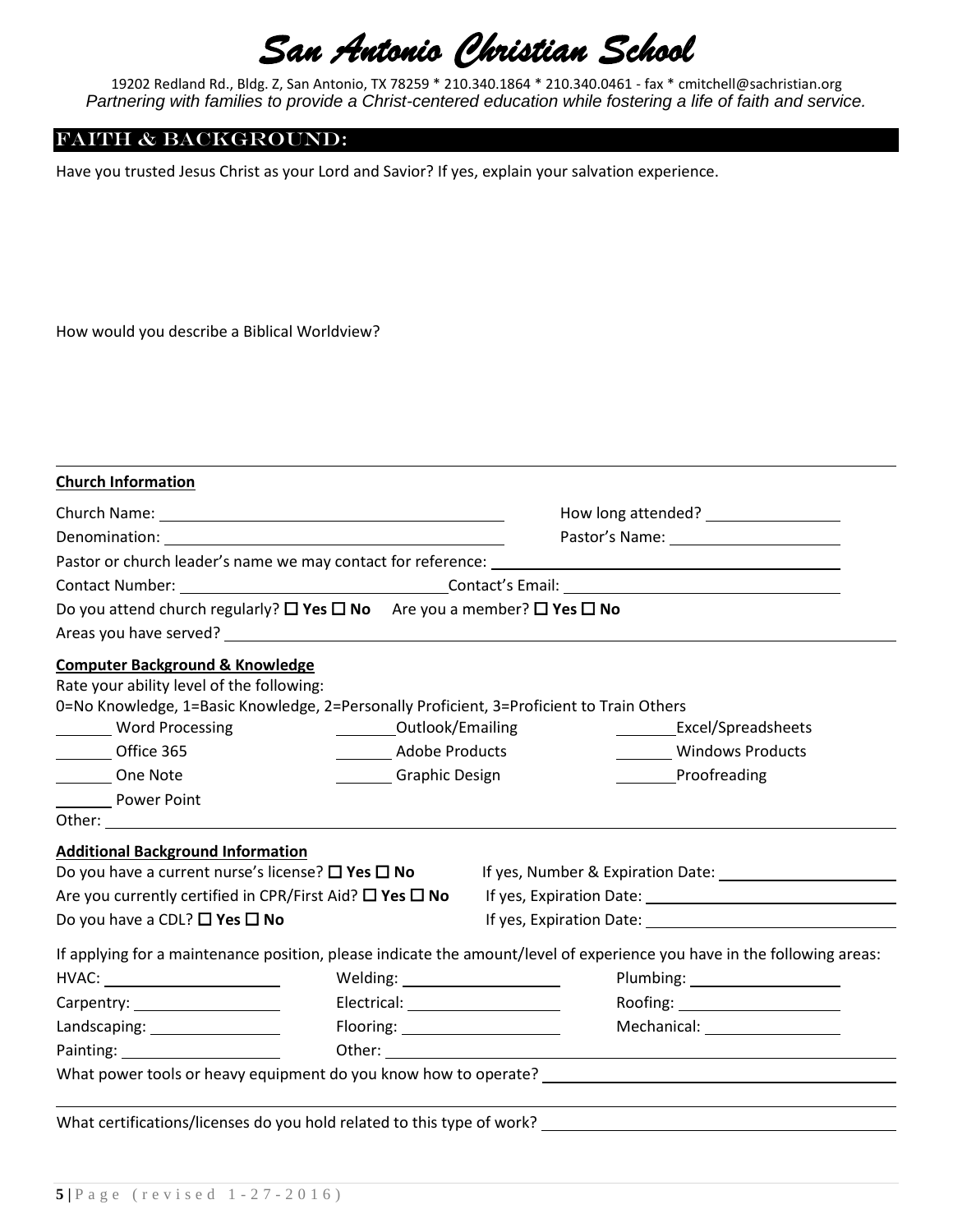19202 Redland Rd., Bldg. Z, San Antonio, TX 78259 \* 210.340.1864 \* 210.340.0461 - fax \* cmitchell@sachristian.org *Partnering with families to provide a Christ-centered education while fostering a life of faith and service.*

# Teaching, Substitutes& Administrative Applicants

PLEASE COMLETE IF YOU ARE APPLYING FOR A TEACHING, TEACHING ASSISTANT, SUBSTITUTS, OR ADMINISTRATIVE POSITION. Include a copy of your academic transcripts, a copy of any teaching certifications and (if applicable) a copy of your teaching service record.

### Certifications & Qualifications:

#### **State Certification:**

Do you have a state teaching certificate:  $\Box$  Yes  $\Box$  No If yes, when does your state certification expire?

If yes, what grades and/or subject?

#### **ACSI Certification:**

Do you have an ACSI Certification?  $\Box$  Yes  $\Box$  No If yes, please fill out the following information:

Issuance Date: \_\_\_\_\_\_\_\_\_ Expiration Date: \_\_\_\_\_\_\_\_\_\_\_\_\_Type/level? \_\_\_\_\_\_\_\_\_\_\_\_

Major: Endorsement:

**Additional Certifications:**

**Educational and Professional Achievements –** *Please list relevant honors, extracurricular activities, and offices held.* 

**What grades& subjects are you qualified to teach?** 

**Teaching/Administration Experience:** *(Please use additional sheet for further experience)*

| <b>School</b>                                                   | Subject | Grade | <b>Start Date</b> | <b>End Date</b> |  |
|-----------------------------------------------------------------|---------|-------|-------------------|-----------------|--|
| 1.                                                              |         |       |                   |                 |  |
| $\mathbf{2}$ .                                                  |         |       |                   |                 |  |
| 3.                                                              |         |       |                   |                 |  |
| 4.                                                              |         |       |                   |                 |  |
| <b>Total Years of Experience:</b><br>Teaching<br>Administration |         |       |                   |                 |  |

State your philosophy of Christian school education:

What is your philosophy in dealing with student discipline?

### SUBSTITUTE APPLICANTS:

I would prefer not to teach a class, but only monitor or administrate quizzes, tests, etc. **□ Yes □ No** I would prefer to substitute as a teacher or support staff in the following areas on campus:  $\square$  PK-K  $\square$   $1^{\text{st}} - 5^{\text{th}}$   $\square$   $6^{\text{th}} - 8^{\text{th}}$   $\square$   $9^{\text{th}} - 12^{\text{th}}$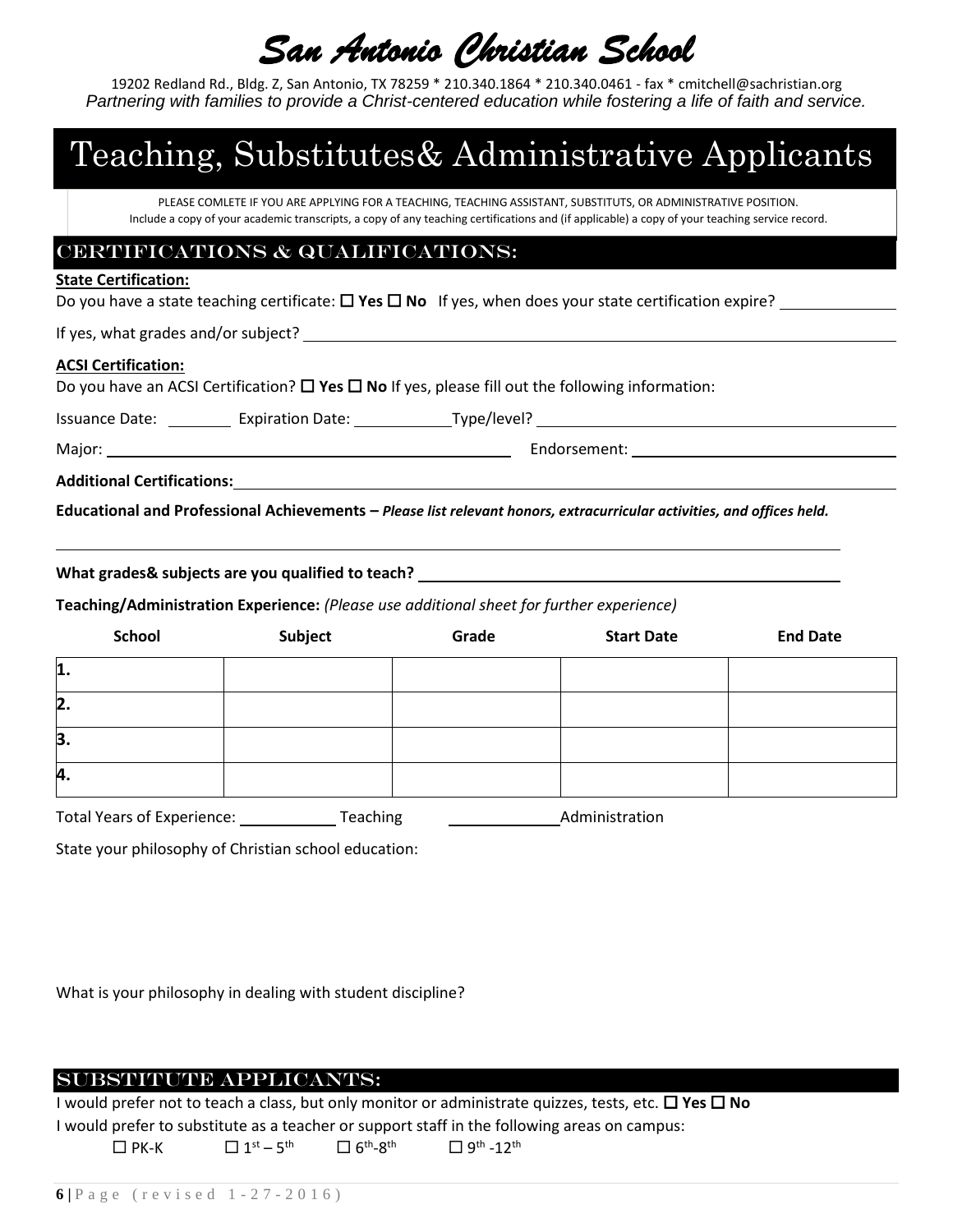19202 Redland Rd., Bldg. Z, San Antonio, TX 78259 \* 210.340.1864 \* 210.340.0461 - fax \* cmitchell@sachristian.org *Partnering with families to provide a Christ-centered education while fostering a life of faith and service.*

I would NOT like to sub in the following subjects:

|                                                 | <b>Coaching Applicants</b>                                                       |           |                 |  |
|-------------------------------------------------|----------------------------------------------------------------------------------|-----------|-----------------|--|
|                                                 | PLEASE COMPLETE THE PAGE BELOW ONLY IF YOU ARE APPLYING FOR A COACHING POSITION. |           |                 |  |
| <b>COACHING EXPERIENCE:</b>                     |                                                                                  |           |                 |  |
| 1.) Organization Name:                          | <b>Start Date:</b>                                                               | End Date: | Coaching Title: |  |
| Full Address (including City, ST, and Zip):     |                                                                                  |           | Sport:          |  |
| Name of Supervisor:                             | Phone:                                                                           |           |                 |  |
| 2.) Organization Name:                          | <b>Start Date:</b>                                                               | End Date: | Coaching Title: |  |
| Full Address (including City, ST, and Zip):     |                                                                                  |           | Sport:          |  |
| Name of Supervisor:                             | Phone:                                                                           |           |                 |  |
| 3.) Organization Name:                          | <b>Start Date:</b>                                                               | End Date: | Coaching Title: |  |
| Full Address (including City, ST, and Zip):     | Sport:                                                                           |           |                 |  |
| Name of Supervisor:                             | Phone:                                                                           |           | Email:          |  |
| What sports did you participate in high school? |                                                                                  |           |                 |  |

What sports did you participate in college?

What sports did you participate in post-college?

What honors, awards, and/or achievements have you received either as an athlete or coach? What role does athletics have in a student's overall education?

What is your coaching philosophy?

How would you integrate your Christian faith into your coaching?

Describe your coaching style.

How did your experience as an athlete affect your growth as a person?

Did you have a coach growing up that you admired? If yes, describe how.

What are your top three goals as a coach?